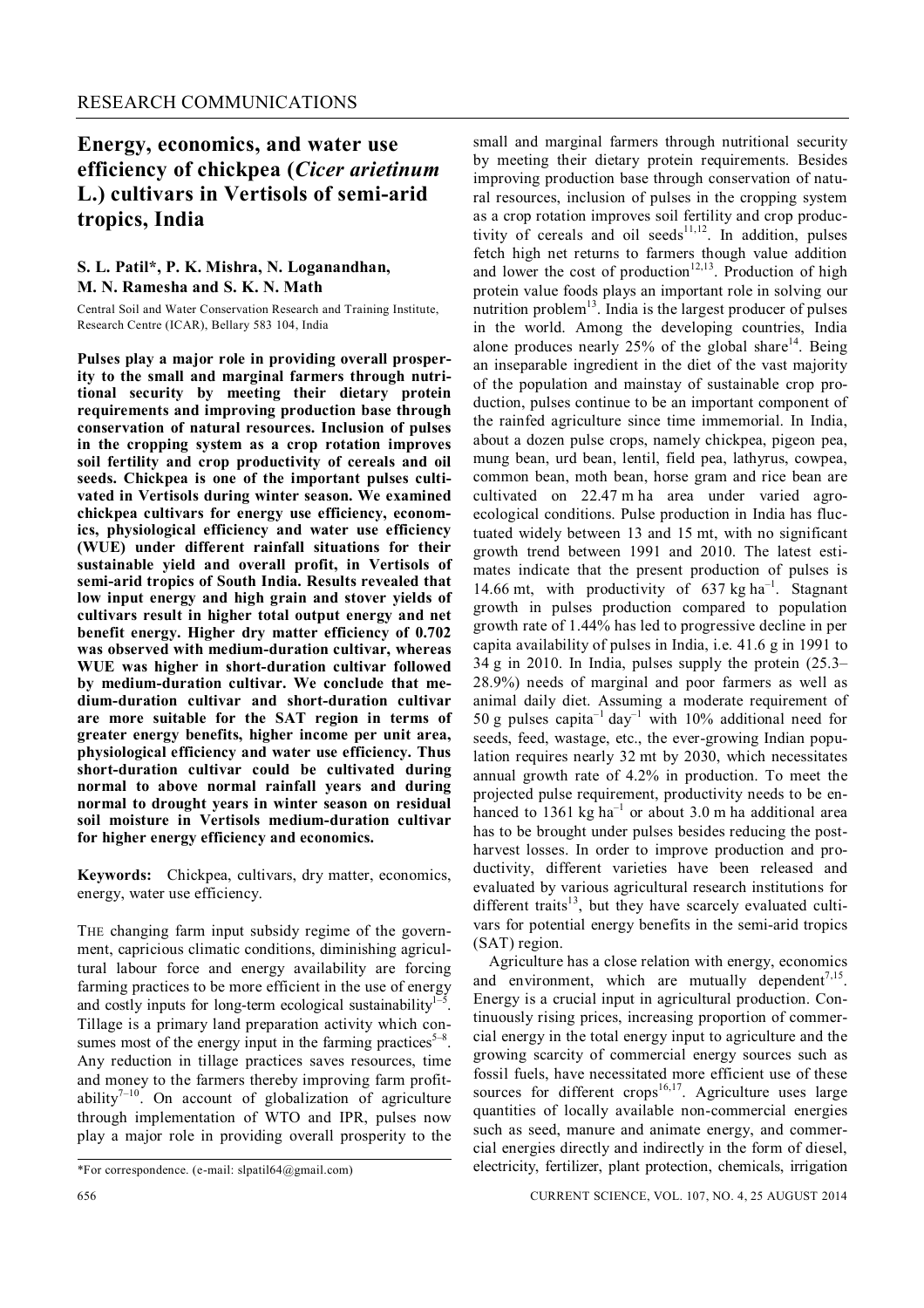water, machinery, etc. Efficient use of these helps achieve greater production, and productivity which in turn contribute to economy, profitability and competitiveness of agricultural sustainability among rural folk $16-19$ .

Energy in agriculture is an important input for crop production and processing of produce for value addition<sup>18</sup>. The relation between agriculture and energy is very close. Agriculture itself is an energy user and energy supplier in the form of bio-energy. At present, productivity and profitability of agriculture depend on energy consumption $18,19$ . Energy use in agriculture has escalated due to increasing population, limited supply of arable land and improved standard of living. In all sections of society, these factors have encouraged an increase in energy inputs to maximize yields, minimize labour-intensive practices, or both $^{20}$ .

Of late, with more use of fossil fuels through mechanization and chemicals, i.e. fertilizers, pesticides and weedicides, including electricity for irrigation, the energy use in agricultural production has become more intensive leading to substantial increase in food production. However, greater intensive energy use has produced more human health and environment problems, and hence efficient use of inputs has become important in terms of sustainable agricultural production $2<sup>1</sup>$ . Energy auditing is one of the most common approaches to assess energy efficiency and environmental impact of the production system. It enables the researchers to calculate the output– input ratio, relevant indicators for energy and energy use patterns in agricultural productivity<sup>22</sup>. The energy audit provides sufficient data to the established functional forms to study the relationship between energy input and output. Estimating these functional forms is useful to determine elasticity of inputs on yield and production<sup>22</sup>. The best way to lower the environmental hazard of energy use is to increase the energy use efficiency<sup>20</sup>. Energy input– output analysis is usually used to evaluate the efficiency and environmental impacts of agricultural production systems. Earlier many studies were conducted on the agricultural energy flow such as dry apricot production in Turkey<sup>20</sup>, tomato<sup>22</sup>, sugar beet<sup>23</sup>, greenhouse vegetable<sup>24</sup>, some field crops and vegetables in Turkey<sup>25,26</sup>, soybean, maize and wheat in Italy<sup>27</sup>, soybean production system<sup>28</sup>, oilseed rape in Germany<sup>29</sup> and greenhouse cucumber in  $\text{Tran}^{30}$ . In general, different varieties of a crop also require energy inputs at varying levels in different production zones.

Hence it is essential to cultivate energy-efficient, highyielding varieties of suitable pulses under changing climatic scenario to meet the protein requirement of poor and marginal farmers and animals in the arid and semiarid regions and to mitigate possible global warming. Since 2005, the area under chickpea cultivated during postrainy season on residual soil moisture in Vertisols of South India, has increased steeply. Therefore, it is vital to evaluate cultivars not only for their productivity but also how they respond physiologically with improved water use efficiency (WUE) and produce more energy output with greater profit under different rainfall situations. In fact, information on the performance of cultivars in terms of energy use efficiency, economics, physiological efficiency and WUE is scarce in Vertisols of SAT in South India and elsewhere in the world. Thus we evaluated chickpea cultivars for their performance in terms of energy benefits, physiological efficiency, WUE and economics.

During winter seasons of 2007–08 and 2008–09, a field experiment was conducted at our institute on Vertisols of SAT, South India. The experiment was conducted on deep black soils that are derived from granite, gneiss and schist. These soils belong to the Bellary series and are classified as Typic-Pellusterts. The infiltration rate of soils is low  $(0.9 \text{ mm h}^{-1})$  with 1.20 mg m<sup>-3</sup> bulk density<sup>31</sup>. The soil pH is 8.3 and electrical conductivity is  $0.14$  dS m<sup>-1</sup> (ref. 32). The soils are low in organic carbon  $(3.5 \text{ g kg}^{-1})^{18}$  and available N  $(165 \text{ kg ha}^{-1})^{33}$ , medium in available P (24 kg as  $P_2O_5$  ha<sup>-1</sup>)<sup>34</sup> and high in available K (570 kg as  $K_2O$  ha<sup>-1</sup>)<sup>35</sup>. The study was replicated thrice in randomized block design with eight cultivars, including a local control (A1) that is generally cultivated by the farmers in this region. All study plots were once deep ploughed and twice harrowed prior to sowing during 2007–08, whereas the same plots were thrice harrowed prior to sowing during 2008–09. Each study plot measured  $6.8 \text{ m} \times 5.4 \text{ m} = 36.72 \text{ m}^2$ . Seeds were manually sown by dibbling at a depth of 5 cm and at  $45 \times 10$  cm spacing. The weeds were controlled through bullockdrawn implements as well as manually. The recommended rate of N at 25 kg ha<sup>-1</sup> and  $P_2O_5$  at 50 kg ha<sup>-1</sup> for the Bellary region was applied in each plot at sowing. Recommended plant protection measures were adopted for timely control of pests and diseases.

Cultivars were sown on 22 October 2007 and harvested from 4 to 25 January 2008, whereas during 2008, the crop was sown on 21 October and harvested from 8 to 27 January 2009 at physiological maturity. Plants from each net plot were harvested and sun-dried for 10 days. The seeds were separated from the pods and weighed along with stover. Cultivars were grouped into short duration (<80 days), medium duration (80–90 days) and long duration (>90 days) based on the number of days for attaining physiological maturity.

The consumptive use (CU) was worked out<sup>36</sup>. WUE is determined by dividing the seed yield by CU and expressed as  $kg \text{ ha}^{-1} \text{ mm}^{-1}$ . The cost of cultivation was worked out based on the cost that existing for human labour, bullock pair and hourly hire of tractors, pesticide and fertilizer cost that existed during winter (*rabi*) season of 2012 and the market rates that existed for sale of individual varieties during February 2013. Rates of each variety were arrived at based on the market rate quoted by 10 wholesale buyers in the District Agricultural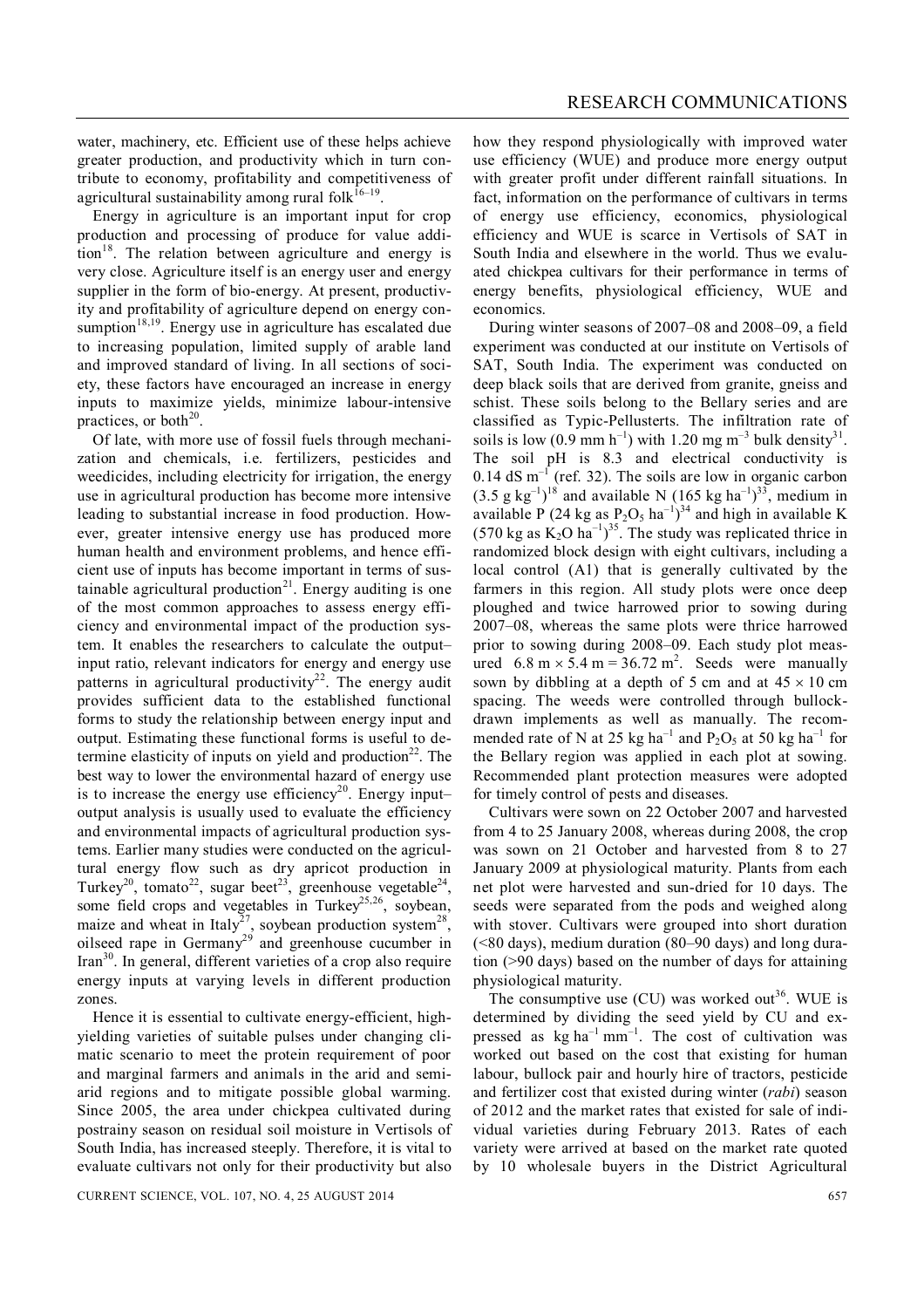Produce Market Committee, Bellary and average of 10 buyers was considered as selling price of the individual variety.

Days to 50% flowering and 50% pod formation were recorded in each plot when 50% plants were at flowering and pod formation stage from the sowing date. The dry matter efficiency (DME) is the ratio of harvest index to the duration of  $\text{crop}^{37}$  and is calculated using the formula

Dry matter efficiency =

| Economic yield | 100                                             |
|----------------|-------------------------------------------------|
|                | Total biological yield Duration of crop/variety |

.

Total energy input and output in different cultivars was estimated based on the information on energy inputs of various operations from primary tillage up to harvest of cultivars, including the output in terms of grain and stover yields. These data were entered into Excel spreadsheets and then energy indicators were calculated (Tables 1 and 2). The energy calculations like energy use efficiency (EUE), energy productivity (EP), agrochemical energy ratio (AER), specific energy (SE) and net energy were worked out using the following formulae<sup>22,26,38,39</sup>

Energy ratio or energy use efficiency = Total energy output  $(MJ ha^{-1})$  $\frac{1}{1}$ , Total energy input  $(MJ ha^{-1})$ 

Energy productivity (kg  $MJ^{-1}$ ) = 1 1 Chickpea grain yield (kg ha<sup>-1</sup>), Total energy input  $(MJ ha^{-1})$ --

Agrochemical energy ratio =

1 1 Input energy from agrochemicals  $(MJ ha^{-1})$ , Total input energy  $(MJ ha^{-1})$ --

Specific energy  $(MJ kg^{-1}) =$ 

1 1 Total energy input  $(MJ \text{ ha}^{-1})$ Chickpea grain yield (kg ha<sup>-1</sup>) --

Net energy benefit  $(MJ ha^{-1})$  = Total energy output  $(MJ ha^{-1})$  – Total energy input  $(MJ ha^{-1})$ .

Energy flow in the cultivation of chickpea cultivars on black soils under rainfed situations during winter seasons was analysed in four groups as direct and indirect as well as non-renewable and renewable energy resources. The direct energy includes human labour and diesel fuel and indirect energy accounts for the energy content in seeds, fertilizers, pesticides and machinery<sup>19</sup>. Non-renewable energy consists of diesel, chemicals, fertilizers and machinery, while renewable energy includes human labour and seeds $30,38$ .

Variables were analysed and least significance difference (LSD) test was carried out for analysed mean square errors using MSTAT package. Significance and nonsignificance difference between any pair of cultivars derived using the procedure provides for a single LSD  $value^{40}$ .

Twenty-one per cent higher rainfall1 (607.4 mm) received during 2008 as against 56 years mean annual rainfall (501 mm) of the region resulted in better vegetative growth and delay in 50% flowering (42.3 days), 50% pod formation (50.1 days) and maturity at 84.5 days compared to a drought year of 2007 with 474.1 mm (95%) rainfall resulting in early 50% flowering (40.5 days), 50% pod formation (49.2 days) and early maturity at 80.7 days after sowing (Table 3). There was no significant difference in DME and WUE among the years; however, higher DME of 0.658 was observed during drought year of 2007 and is attributed to lesser duration of crop. Higher WUE of  $6.52 \text{ kg ha}^{-1} \text{ mm}^{-1}$  observed during above-normal rainfall year of 2008 compared to drought year of 2007 is attributed to better utilization of soil moisture for greater economical yield (Table 3).

Cultivars that matured late could produce flowers and pods late compared to early maturing cultivars. Of the eight cultivars, BGD72 was the late maturing variety whereas KAK2 matured early compared to the rest of the cultivars evaluated. The drought-tolerant cultivar ICCC37 showed significantly higher DME during a drought year of 2007, whereas high-yielding variety BGD103 showed higher DME during 2008 under above-normal rainfall situation with higher mean DME. The high-yielding variety JG11 showed significantly higher WUE of 7.02 kg ha<sup>-1</sup> mm<sup>-1</sup> during the drought year (2007), whereas BGD103 showed higher WUE of 7.53 kg ha<sup>-1</sup> mm<sup>-1</sup> during the wet year (2008). Overall, cultivars BGD103 and JG11 showed high grain yields of 1662 and 1688 kg ha<sup>-1</sup> with better utilization of soil moisture, and thus higher

**Table 1.** Energy equivalents of input and output in agricultural systems

| Input and output         | Energy<br>equivalents (MJ) | Reference |
|--------------------------|----------------------------|-----------|
| Inputs                   |                            |           |
| Human labour $-$ men (h) | 1.96                       | 38        |
| Human labour – women (h) | 1.57                       | 47        |
| Machinery (h)            | 64.8                       | 47        |
| Diesel fuel (1)          | 51.33                      | 38        |
| Pesticides (1)           | 120.0                      | 47        |
| Seed $(kg)$              | 25.0                       | 47        |
| Output                   |                            |           |
| Grain chickpea (kg)      | 25.0                       | 47        |
| Stover chickpea (kg)     | 10.0                       | 47        |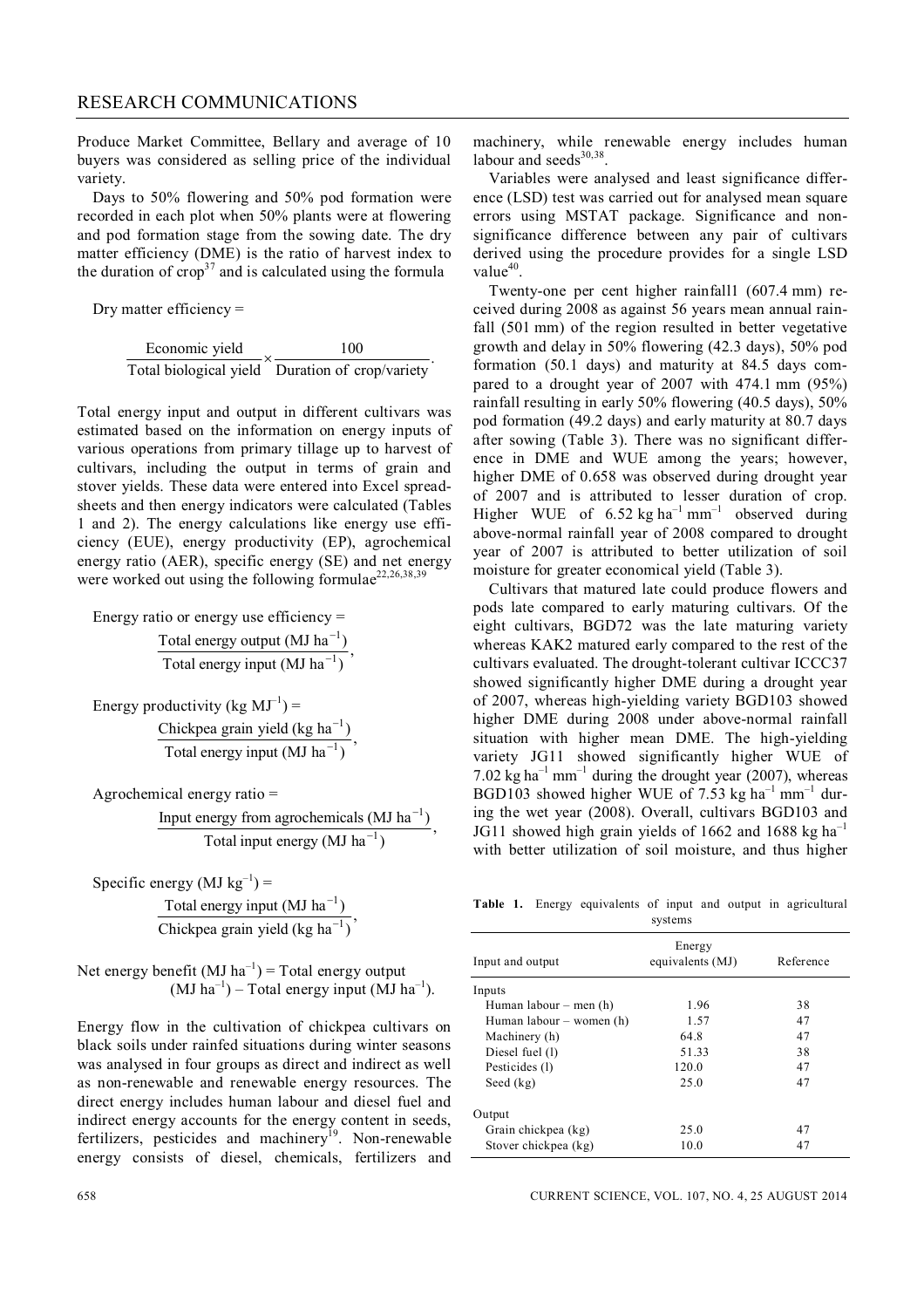|                                         |                                | <b>Table 2.</b> Energy equivalents of input and output in chickpea production systems |                               |
|-----------------------------------------|--------------------------------|---------------------------------------------------------------------------------------|-------------------------------|
| Quantity (input and output)             | Quantity<br>per unit area (ha) | Total energy<br>equivalents ( $MJ$ ha <sup>-1</sup> )                                 | Percentage<br>of total energy |
| Inputs                                  |                                |                                                                                       |                               |
| Human labour - men                      | 177                            | 346.92                                                                                | 7.09                          |
| Human labour – women                    | 359                            | 563.63                                                                                | 11.53                         |
| Bullock pair                            | 48                             | 484.80                                                                                | 9.91                          |
| Total                                   |                                | 1395.35                                                                               | 28.53                         |
| Machinery                               | 6.86                           | 444.65                                                                                | 9.17                          |
| Chemical fertilizers                    | 100                            | 1080.00                                                                               | 22.28                         |
| Pesticides                              | 6                              | 120.00                                                                                | 14.85                         |
| Seed                                    | 50                             | 1250.00                                                                               | 25.78                         |
| Total energy input                      |                                | 4890.00                                                                               | 100.00                        |
| Output                                  |                                |                                                                                       |                               |
| Grain chickpea                          | 1490.8                         | 37270                                                                                 | 73.53                         |
| Stover chickpea                         | 1342.0                         | 13420                                                                                 | 26.47                         |
| Total energy output                     |                                | 50690                                                                                 | 100.00                        |
| Output - input energy ratio             |                                |                                                                                       |                               |
| Main product                            |                                | 7.69                                                                                  |                               |
| Total output                            |                                | 10.47                                                                                 |                               |
| Other energy indicators                 |                                |                                                                                       |                               |
| Energy use efficiency                   | 10.35                          |                                                                                       |                               |
| Specific energy ( $MJ kg^{-1}$ )        | 3.38                           |                                                                                       |                               |
| Energy productivity ( $kg \, MJ^{-1}$ ) | 0.304                          |                                                                                       |                               |
| Agrochemical energy ratio (%)           | 36.81                          |                                                                                       |                               |
| Net energy $(MJ kg^{-1})$               | 45,800                         |                                                                                       |                               |

WUE of 7.20 and 7.18 kg  $ha^{-1}$  mm<sup>-1</sup>, respectively. This indicates that these cultivars are suited for cultivation under different rainfall situations in the SAT Vertisols during post-rainy (winter) season (Table 3).

Table 2 shows the energy input and output, total energy equivalents and percentage of different inputs from total energy consumption in chickpea production systems*.* Results indicate that nearly 177 men, 359 women, 48 bullock and 6.86 machinery power hours were used for production of chickpea per hectare. Chemical fertilizer, pesticide and seed application rates in chickpea production were  $100 \text{ kg ha}^{-1}$ , 6 l ha<sup>-1</sup> and 50 kg ha<sup>-1</sup> respectively.

Total energy consumption for various practices adopted for chickpea cultivation was calculated as  $4890$  MJ ha<sup>-1</sup> (Table 2). Similarly, in Iran, the total energy input for chickpea was 5880 MJ  $ha^{-1}$  and the higher share of energy input was for various field operations $41$ . In contrast, among the pulses, i.e. bean, lentil, irrigated and dryland chickpea, the dryland chickpea required lower energy of 2630 MJ ha<sup>-1</sup> for production<sup>42</sup>. The greater shares of input energy were observed for human and bullock pair (28.53%), as majority of operations were done with this force. Seed is the major input cost in chickpea cultivation and it contributes to 25.78% of energy consumed followed by chemical fertilizer (22.28%) and pesticides (14.85%), as these inputs are required for higher grain and stover production in chickpea. Asakereh

*et al*. <sup>43</sup> reported that total input energy in organic and conventional lentil is  $5062$  and  $6196.5$  MJ ha<sup>-1</sup> respectively. Results of this study also indicated that more energy was utilized for different field operations using through bullock, human and machinery.

The average grain and stover yields of eight cultivars over two years were  $1490.8$  and  $1342 \text{ kg ha}^{-1}$  respectively. According to energy equivalents, energy output of grain and stover are  $37,270$  and  $13,420$  MJ ha<sup>-1</sup> respectively, and hence the total energy output of this study is 50,690 MJ ha<sup>-1</sup> (Tables 2 and 4). Asakareh *et al.*<sup>43</sup> reported 10,739.2 and 12,694.6 MJ ha<sup>-1</sup> as the output energy for organic and non-organic lentil respectively, while and Salami and Ahmadi<sup>41</sup> reported a value of 5880 MJ ha<sup>-1</sup> for chickpea. Analysis of output-input energy for grain was 7.69 and total output was 10.47, indicating that greater output of energy for input of energy was observed for chickpea in Vertisols of South India under rainfed conditions during winter season due to higher yields compared to the energy used for production (Table 2).

Energy use efficiency of the studied chickpea fields was calculated as 10.35 (Table 2) as against 3.04 as a lower value<sup>38</sup>; 1.04 as reported by Salami and Ahmadi<sup>41</sup> from Iran, and 2.12 and 2.05 observed for organic and non-organic lentil respectively by Asakereh et al.<sup>43</sup>. Energy use efficiency in the present study was higher and it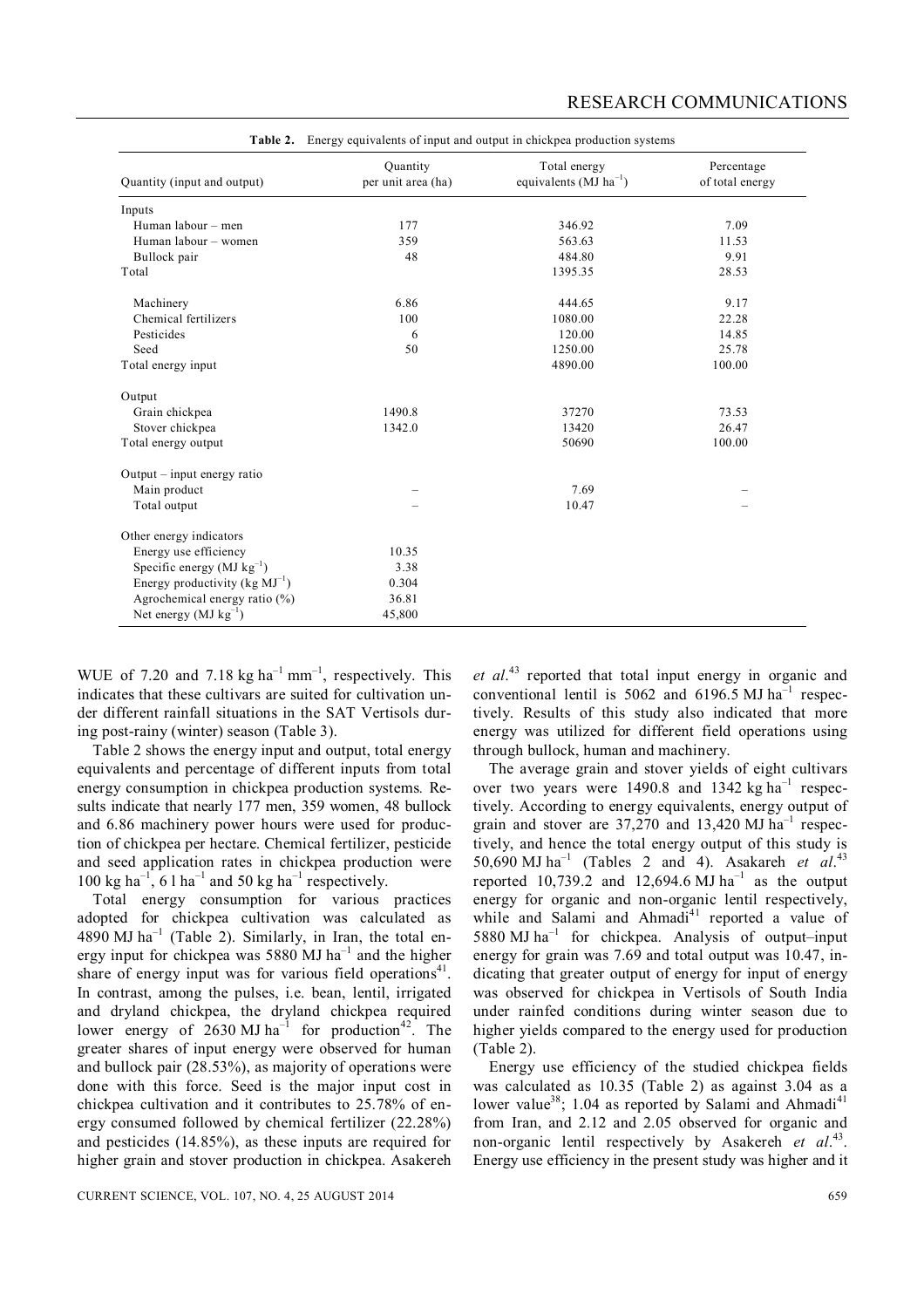| $2007 -$<br>08                       | $2008 -$<br>09                       | Mean                                 | $2007 -$<br>08                       | 09                                   | Mean                                 | $2007 -$<br>08                           | $2008 -$<br>09                       | Mean                                 | $2007 -$<br>08                            | $2008 -$<br>09                            | Mean                                      | $2007 -$<br>08                       | $2008 -$<br>09                                                                                                     | Mean                                                   |
|--------------------------------------|--------------------------------------|--------------------------------------|--------------------------------------|--------------------------------------|--------------------------------------|------------------------------------------|--------------------------------------|--------------------------------------|-------------------------------------------|-------------------------------------------|-------------------------------------------|--------------------------------------|--------------------------------------------------------------------------------------------------------------------|--------------------------------------------------------|
| 40.5                                 | 42.3<br>0.3<br>1.3                   | 41.4                                 | 49.2                                 | 50.1<br>0.15<br>0.64                 | 49.7                                 | 80.7                                     | 84.5<br>0.26<br>1.10                 | 82.6                                 | 0.658                                     | 0.621<br>0.07<br>n.s.                     | 0.640                                     | 6.16                                 | 6.52<br>0.11<br>n.s.                                                                                               | 6.34                                                   |
| 36.7<br>38.7                         | 38.3<br>39.3                         | 37.5<br>39.0                         | 42.7<br>47.7                         | 45.3<br>48.3                         | 44.0<br>48.0                         | 74.0<br>76.0                             | 79.3<br>80.7                         | 76.7<br>78.3                         | 0.696<br>0.706                            | 0.632<br>0.641                            | 0.664<br>0.674                            | 5.37<br>6.87                         | 5.37<br>7.53                                                                                                       | 5.37<br>7.20                                           |
| 40.3<br>39.0<br>41.0<br>38.0<br>38.0 | 39.3<br>39.7<br>41.7<br>41.3<br>42.0 | 39.8<br>39.3<br>41.3<br>39.7<br>40.0 | 49.0<br>49.3<br>50.0<br>49.7<br>49.3 | 48.7<br>48.7<br>49.0<br>49.3<br>49.7 | 48.8<br>49.0<br>49.5<br>49.5<br>49.5 | 78.0<br>79.3<br>80.0<br>81.0<br>82.0     | 84.0<br>83.3<br>83.0<br>83.7<br>84.3 | 81.0<br>81.3<br>81.5<br>82.3<br>83.2 | 0.652<br>0.596<br>0.770<br>0.633<br>0.655 | 0.621<br>0.592<br>0.634<br>0.626<br>0.634 | 0.636<br>0.594<br>0.702<br>0.630<br>0.645 | 5.20<br>5.73<br>6.95<br>7.52<br>6.47 | 6.74<br>5.91<br>6.29<br>6.84<br>6.44                                                                               | 5.97<br>5.82<br>6.62<br>7.18<br>6.45                   |
| 52.3<br>1.6<br>4.8                   | 57.0<br>0.6<br>1.8                   | 54.7<br>1.2<br>2.5                   | 56.0<br>0.6<br>1.9                   | 62.0<br>0.7<br>2.0                   | 59.0<br>0.6<br>1.3                   | 95.3<br>1.0<br>2.9                       | 97.7<br>1.2<br>3.5                   | 96.5<br>1.1<br>2.1                   | 0.559<br>0.048<br>0.14                    | 0.591<br>0.370<br>n.s.                    | 0.575<br>0.035<br>0.085                   | 5.20<br>0.33<br>0.99                 | 7.05<br>0.58<br>1.77                                                                                               | 6.13<br>0.16<br>0.34<br>6.3                            |
|                                      | 6.7                                  | flowering<br>5.3                     | Table 3.<br>Days to 50%<br>6.1       | 5.2                                  |                                      | Days to 50%<br>pod formation<br>$2008 -$ |                                      | 4.3<br>4.2<br>5.1<br>5.0             | Days to<br>physiological maturity         |                                           |                                           | Dry matter<br>efficiency             | Physiological characteristics and water use efficiency of chickpea cultivars<br>12.5<br>11.2<br>9.2<br>4.1<br>10.1 | Water use efficiency<br>$(kg ha^{-1} mm^{-1})$<br>15.5 |

is attributed to higher grain and stover yield (Figure 1). The specific energy recorded in the present study was 3.38 MJ  $kg^{-1}$ , while it was 7.55 MJ  $kg^{-1}$  in Iran<sup>38</sup>. This clearly indicates that less energy was used in Bellary to produce 1 kg of chickpea grain compared to Iran. The energy productivity recorded at Bellary  $(0.304 \text{ kg } \text{MJ}^{-1})$ was high compared to that at Iran  $(0.13 \text{ kg } \text{MJ}^{-1})$ , clearly indicating that higher grain yield consuming one MJ energy at Bellary compared to Iran (Table 4). More use of agrochemicals, i.e. fertilizers and pesticides in chickpea production resulted in higher agrochemical energy ratio of 36.81 compared to only 1.74 observed in Iran. This was attributed to lesser use of chemicals for production of chickpea. Compared to India, in Iran limited amounts of chemical fertilizers and pesticides were applied for chickpea production (Table 2).

Direct energy inputs in chickpea production are only 28.53% compared to higher indirect energy inputs of 49.38%, whereas renewable energy inputs were slightly higher, i.e. 54.10% compared to non-renewable energy inputs of 45.90% (Table 5). These results clearly indicate that human and bullock input energy were used less compared to input energy of seeds, pesticides and machinery for chickpea production. Further, it is observed that renewable energy input used in this study is more compared to non-renewable energy inputs like diesel, fertiliser, pesticides and machinery. In contrast, nonrenewable energy like diesel fuel and direct energy inputs are used more for chickpea production in Iran<sup>38</sup> and developed countries.

Higher input energy used in normal year of 2008–09 compared to drought year of 2007–08 was attributed to higher grain and stover yield in normal rainfall situation. Further, significantly greater total energy output of 55,361 MJ ha<sup>-1</sup> was produced during a normal year compared to lower energy output of  $46,019$  MJ ha<sup>-1</sup> during a drought year and thus resulted is higher net energy benefit of 9186 MJ ha<sup>-1</sup> during 2008-09 over 2007-08 (Table 4). Even the energy use efficiency of 11.23 and energy productivity of 0.329 kg  $MJ^{-1}$  were higher during a normal year compared to lower energy use efficiency of 9.46 and energy productivity of  $0.279 \text{ kg } \text{MJ}^{-1}$  during a drought year. During below-normal rainfall year, more energy of 3.66 MJ is utilized to produce 1 kg chickpea grain yield compared to lower energy of 3.10 MJ utilized for the production of 1 kg grain yield during normal rainfall year. These results indicate that less energy was utilized for more energy production, as 1 MJ energy produced higher chickpea grain yield during normal year compared to a drought year.

Cultivars that showed higher yields, i.e. JG11 (medium duration) and BGD103 (short duration) during both years of study and in the pooled data, consumed more labour for harvesting, trashing and transportation resulting in more energy consumption. High total energy output of 55,269 MJ ha<sup>-1</sup> was produced by JG11 and this was significantly superior over other cultivars evaluated during the drought year, whereas during normal year, BGD103 produced higher energy output of  $59,686$  MJ ha<sup>-1</sup> compared to other cultivars. In the pooled data high energy of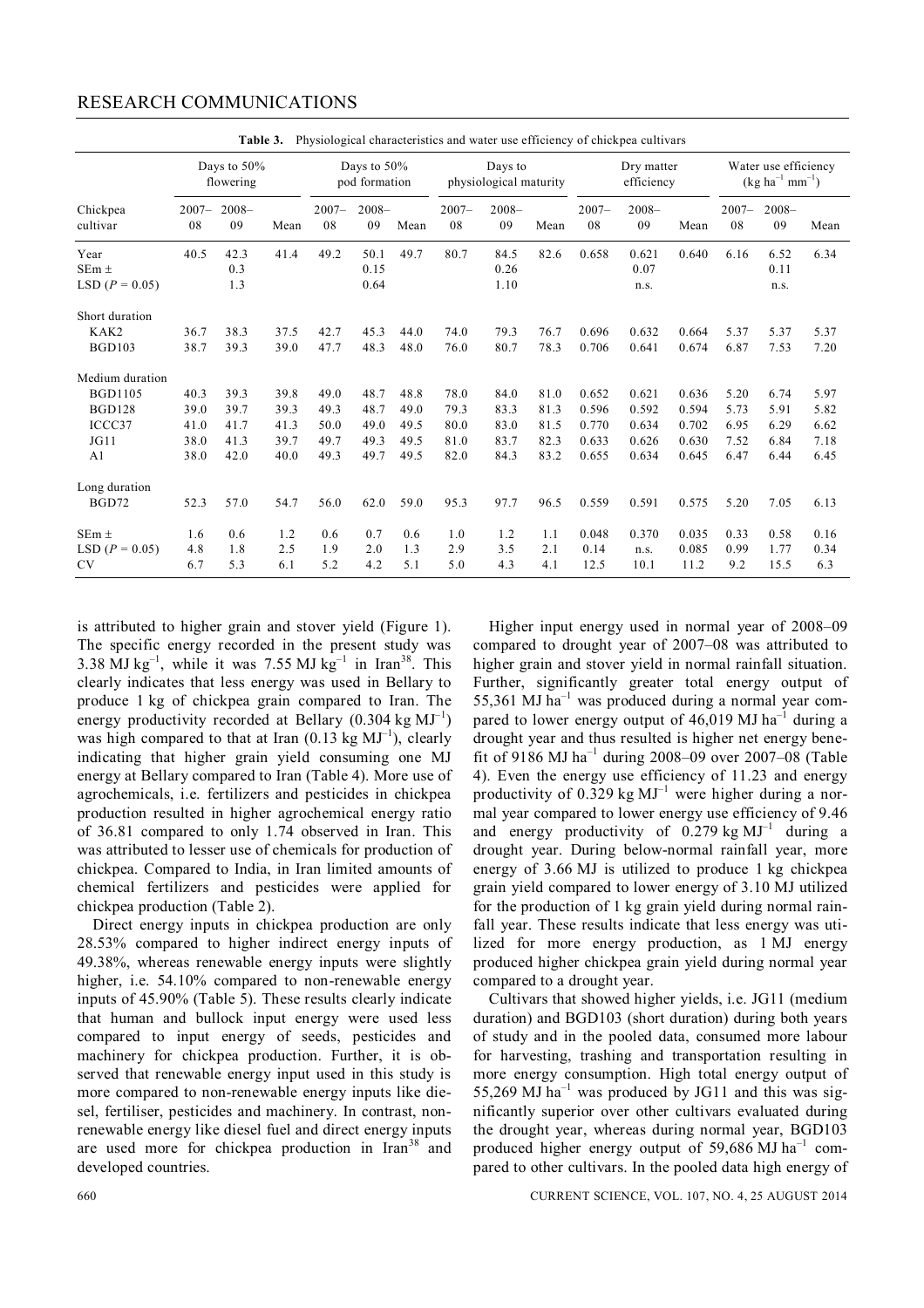|                                                                                                                                     | input $(MJ ha^{-1})$<br>Total energy      |                                                                     |                                                | output (MJ $\overline{ha}^{-1}$ )<br>Total energy |                                                |                                                | Net energy benefit<br>$(MJ ha^{-1})$           |                                                |                                       | Energy use<br>efficiency                  |                                |                                           | Energy productivity<br>$(kg\ MJ^{-1})$    |                                           |                                          | Specific energy<br>$(\hbox{MJ\,kg}^{-1})$ |                                  |
|-------------------------------------------------------------------------------------------------------------------------------------|-------------------------------------------|---------------------------------------------------------------------|------------------------------------------------|---------------------------------------------------|------------------------------------------------|------------------------------------------------|------------------------------------------------|------------------------------------------------|---------------------------------------|-------------------------------------------|--------------------------------|-------------------------------------------|-------------------------------------------|-------------------------------------------|------------------------------------------|-------------------------------------------|----------------------------------|
| $2007 - 08$<br>Chickpea<br>cultivar                                                                                                 | $2008 - 09$                               | Mean                                                                | 2007-08                                        | $2008 - 09$                                       | Mean                                           | $2007 - 08$                                    | $2008 - 09$                                    | Mean                                           | 2007-08                               | $2008 - 09$                               | Mean                           | $2007 - 08$                               | $2008 - 09$                               | Mean                                      | $2007 - 08$                              | $2008 - 09$                               | Mean                             |
| 4,857<br>$LSD (P = 0.05)$<br>SEm±<br>Year                                                                                           | 4,923<br>$\blacksquare$                   | 4,890                                                               | 46,019                                         | 55,361<br>3,460<br>804                            | 50,690                                         | 41,162                                         | 50,438<br>3,460<br>804                         | 45,800                                         | 9.46                                  | 11.23<br>0.16<br>0.63                     | 10.35                          | 0.279                                     | 0.006<br>0.022<br>0.329                   | 0.304                                     | 3.66                                     | 0.056<br>0.225<br>3.10                    | 3.38                             |
| 4,813<br>4,895<br>Short duration<br><b>BGD103</b><br>KAK2                                                                           | 4,857<br>4,968                            | 4,832<br>4,932                                                      | 42,297<br>48,882                               | 59,686<br>47,901                                  | 45,099<br>54,284                               | 37,484<br>43,987                               | 43,044<br>54,718                               | 40,264<br>49,352                               | 8.79                                  | 9.85                                      | 9.32<br>11.00                  | 0.245                                     | 0.279<br>0.364                            | 0.262<br>0.337                            | $4.10$<br>3.26                           | $3.64$<br>$2.76$                          | $3.87$<br>$3.06$                 |
| 4,898<br>4,929<br>4,805<br>4,833<br>4,873<br>Medium duration<br><b>BGD1105</b><br><b>BGD128</b><br>ICCC37<br>JG11<br>$\overline{A}$ | 4,938<br>4,923<br>4,892<br>4,911<br>4,948 | 4,864<br>4,863<br>4,904<br>4,938<br>4,906                           | 41,614<br>42,310<br>48,228<br>55,269<br>47,535 | 53,356<br>52,810<br>57,636<br>57,953<br>55,275    | 48,445<br>47,833<br>50,519<br>56,453<br>52,744 | 43,330<br>36,809<br>50,340<br>37,477<br>42,662 | 50,352<br>48,464<br>47,899<br>52,688<br>53,015 | 43,581<br>42,970<br>45,615<br>51,515<br>47,838 | 11.21<br>8.66<br>8.75<br>9.83<br>9.75 | 10.90<br>10.75<br>11.64<br>11.73<br>11.21 | 10.29<br>11.43<br>9.83<br>9.94 | 0.238<br>0.335<br>0.261<br>0.311<br>0.292 | 0.330<br>0.306<br>0.321<br>0.348<br>0.341 | 0.284<br>0.284<br>0.316<br>0.317<br>0.342 | 3.86<br>4.22<br>$3.27$<br>$2.99$<br>3.42 | 3.30<br>3.06<br>3.13<br>2.98<br>2.91      | $3.58$<br>$3.50$<br>2.95<br>3.20 |
| 4,805<br>Long duration<br>BGD72                                                                                                     | 4,945                                     | 4,875                                                               | 42,017                                         | 58,272                                            | 50,144                                         | 37,212                                         | 53,327                                         | 45,269                                         | 8.74                                  | 11.74                                     | 10.24                          | 0.239                                     | 0.345                                     | 0.292                                     | 4.21                                     | 3.05                                      | 3.63                             |
| $\bigl($<br>$\mathsf I$<br>LSD $(P = 0.05)$<br>SEm <sup>±</sup><br>$\mathcal{L}$                                                    | $\overline{\phantom{a}}$<br>$\mathsf{L}$  | $\begin{array}{c} \hline \end{array}$<br>$\mathsf I$<br>$\mathsf I$ | 2,096<br>6,357<br>7.9                          | 4170<br>13.0<br>n.s.                              | 2,282<br>6,920<br>$11.6$                       | 2,096<br>6,357<br>14.2                         | 4,170<br>21.1<br>n.s.                          | 2,282<br>6,920<br>19.1                         | $0.40$<br>1.20<br>7.2                 | 0.76<br>11.8<br>n.s.                      | 0.36<br>$1.10\,$<br>10.4       | 0.014<br>$0.041$<br>8.4                   | 0.029<br>14.3<br>n.s.                     | $0.015$<br>0.044<br>12.4                  | 0.16<br>0.50<br>$7.8\,$                  | 0.30<br>12.9<br>n.s.                      | 0.15<br>0.45<br>11.3             |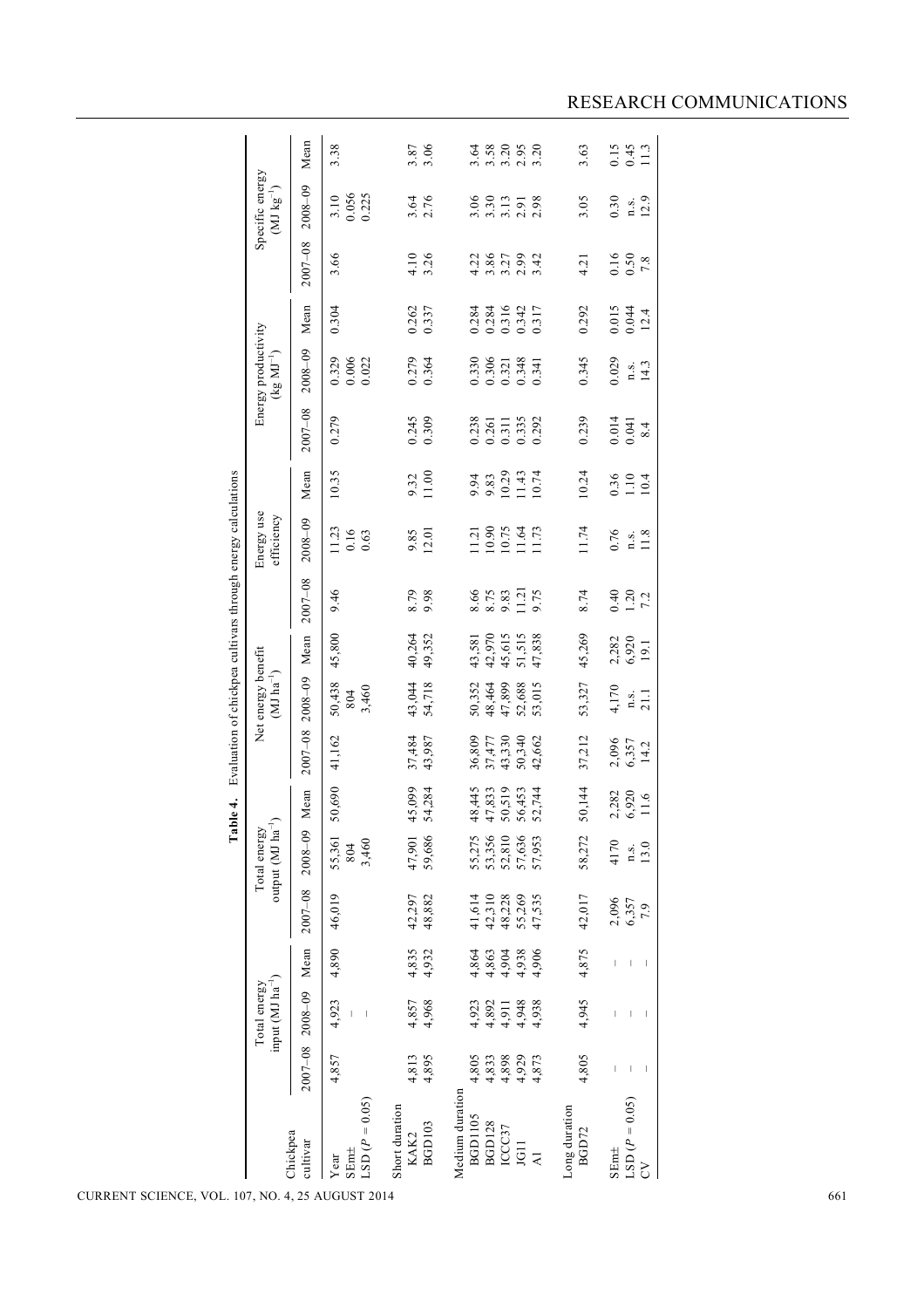## RESEARCH COMMUNICATIONS



**Figure 1.** Grain and stover yields of chickpea cultivars under varying rainfall situations.

**Table 5.** Total energy input in the form of direct, indirect, renewable and non-renewable energy for chickpea production  $(MJ ha^{-1})$ 

| Indicator                         | Quantity | Percentage |
|-----------------------------------|----------|------------|
| Direct energy <sup>a</sup>        | 1395.35  | 28.53      |
| Indirect energy <sup>b</sup>      | 2414.61  | 49.38      |
| Renewable energy <sup>c</sup>     | 2645.35  | 54.10      |
| Non-renewable energy <sup>d</sup> | 2244.61  | 45.90      |
| Total energy input                | 4890.00  | 100.0      |

<sup>a</sup>Includes human labour, bullock pair, <sup>b</sup>Includes seeds, pesticides, machinery; <sup>c</sup>Includes human labour, seed; <sup>d</sup>Includes diesel, pesticides, fertilizers, machinery.

56,453 MJ ha<sup>-1</sup> was produced by JG11 followed by 54284 MJ  $ha^{-1}$  by BGD103. Similar to total energy output, the net energy output was high for JG11  $(51,515 \text{ MJ ha}^{-1})$  and BGD103  $(49,352 \text{ MJ ha}^{-1})$  in the pooled data and during both years of study. The other cultivars that also showed slightly lower net energy compared to JG11 include A1, ICCC37, and BGD72, as these exhibited high yield and were also drought-tolerant.

Cultivar JG11 showed significantly higher energy use efficiency of 11.21 during 2007–08, whereas during 2008–09, BGD103 showed greater energy use efficiency of 12.01 compared to other cultivars evaluated (Table 4). Higher energy use efficiency of 11.43, 11.00 and 10.74 was shown by JG11, BGD103 and A1, respectively over other cultivars evaluated in the pooled data. Higher energy use efficiency was shown by all the cultivars evaluated in this study compared to lower energy use efficiency in other studies<sup>38,41,42</sup>. This was attributed to higher grain yield with lower energy use (Table 4). The trend in energy productivity was similar to the energy use efficiency with JG11 recording higher energy productivity of  $0.335$  kg MJ<sup>-1</sup> during drought year and BGD103 recording higher energy productivity of 0.364 during nor-

mal years. Both these cultivars used lesser energy for production of 1 kg grain yield of chickpea compared to other cultivars. Higher energy productivity was observed for chickpea at Bellary compared to Iran<sup>38</sup>. At Bellary, lesser energy was used for the production of 1 kg chickpea grain. Lower specific energy of 2.99 and 2.76 MJ was utilized for producing 1 kg of JG11 and BGD103 cultivars during drought and normal rainfall year respectively, compared to rest of the cultivars evaluated in this study. This clearly indicates that these cultivars consume lesser energy for higher grain and stover yield and net energy. This confirms that these cultivars are suitable for Vertisols and its associated soils of SAT in South India.

To assess any production system, it is finally the economics of the system which plays a major role for its acceptance by the farmers. Suitability of cultivars for any region depends on their performance in terms of grain and stover yield and market price under different rainfall situations.

Higher gross returns of Rs  $65,909$  ha<sup>-1</sup>, net returns of Rs  $43,885$  ha<sup>-1</sup> and B : C ratio of 1.99 during 2008-09 compared to significantly lower gross and net returns and B : C ratio of Rs 55,106 ha<sup>-1</sup>, Rs 33,350 ha<sup>-1</sup> and 1.53, respectively during 2007–08 have been attributed to higher grain and stover yield during 2008–09. The higher yields during 2008–09 were attributed to 21% higher rainfall over normal rainfall in the region, thus producing 20 and 22% higher grain and stover yield respectively (Figure 1 and Table 6).

High-yielding short-duration cultivar BGD103, during normal rainfall year of 2008–09 showed higher grain yield of 1809 kg ha<sup>-1</sup> and stover yield of 1.45 t ha<sup>-1</sup> compared to other cultivars evaluated, thus resulting in higher gross returns of Rs  $78,425$   $ha^{-1}$ , net returns of Rs  $56,216$  ha<sup>-1</sup> and B: C ratio of 2.53. During the drought year of 2007–08, the performance of medium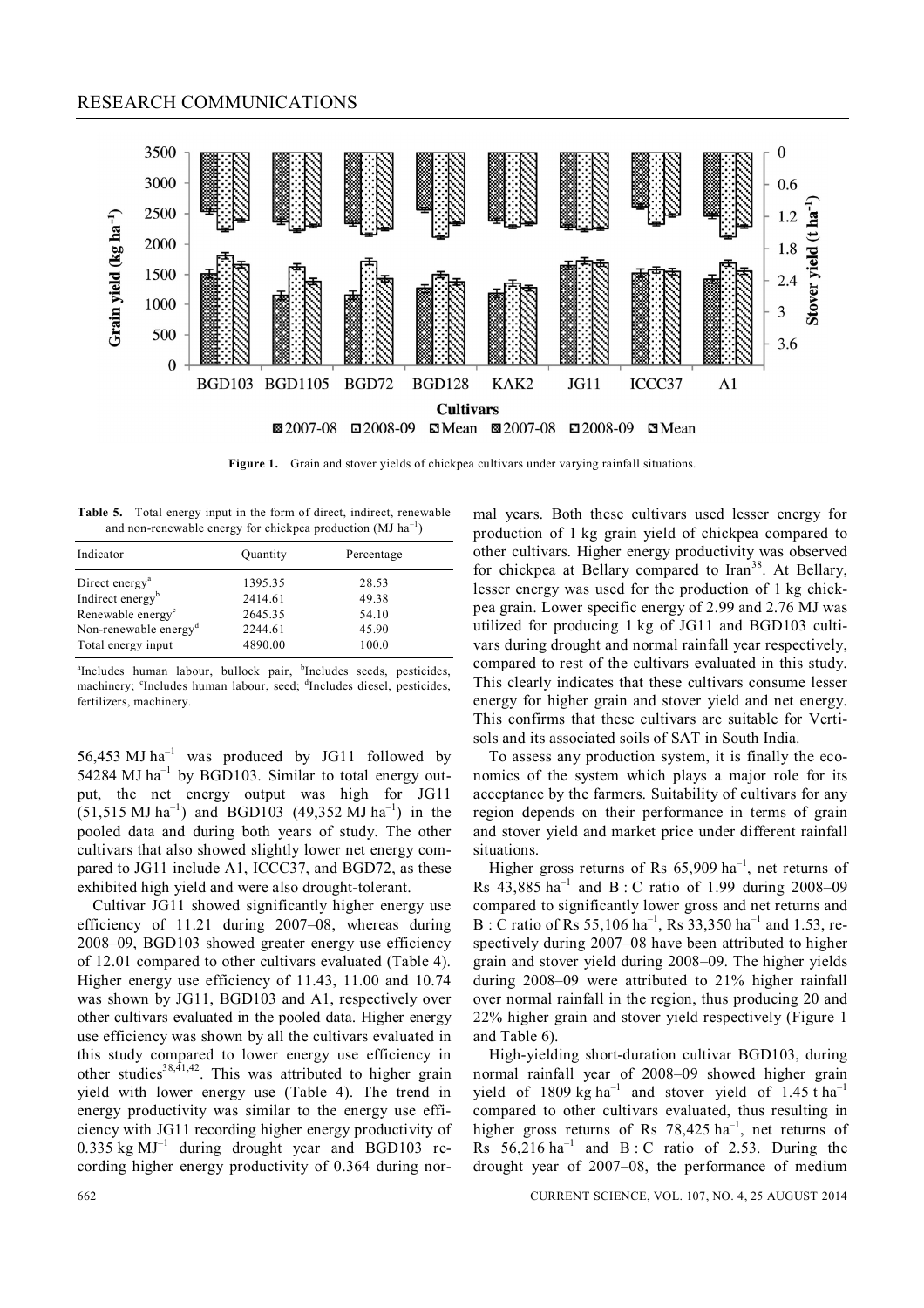|                                                                            |                                                |                                                |                                                | Table 6.                                       |                                                |                                                | Economics of chickpea cultivars                |                                                |                                                |                                      |                                      |                                      |  |
|----------------------------------------------------------------------------|------------------------------------------------|------------------------------------------------|------------------------------------------------|------------------------------------------------|------------------------------------------------|------------------------------------------------|------------------------------------------------|------------------------------------------------|------------------------------------------------|--------------------------------------|--------------------------------------|--------------------------------------|--|
|                                                                            | Cost of cultivation<br>$(Rs \text{ ha}^{-1})$  |                                                |                                                |                                                | Gross returns<br>$(Rs ha^{-1})$                |                                                |                                                | Net returns<br>$(Rs ha^{-1})$                  |                                                |                                      | B: C ratio                           |                                      |  |
| Chickpea cultivar                                                          | $2007 - 08$                                    | $2008 - 09$                                    | Mean                                           | $2007 - 08$                                    | $2008 - 09$                                    | Mean                                           | $2007 - 08$                                    | $2008 - 09$                                    | Mean                                           | $2007 - 08$                          | $2008 - 09$                          | Mean                                 |  |
| Year<br>$SEm+$<br>LSD $(P = 0.05)$                                         | 21,756                                         | 22,025                                         | 21,891                                         | 55,106                                         | 65,909<br>1,988<br>8,554                       | 60,508                                         | 33,350                                         | 43,885<br>1,940<br>8,348                       | 38,618                                         | 1.53                                 | 1.99<br>0.08<br>0.35                 | 1.76                                 |  |
| Short duration<br>KAK2<br><b>BGD103</b>                                    | 21,581<br>21,914                               | 21.760<br>22,209                               | 21,671<br>22,062                               | 48,598<br>65,412                               | 55,830<br>78,425                               | 52,214<br>71,919                               | 27,018<br>43,498                               | 34,069<br>56,216                               | 30,543<br>49,857                               | 1.25<br>1.98                         | 1.56<br>2.53                         | 1.41<br>2.26                         |  |
| Medium duration<br><b>BGD1105</b><br><b>BGD128</b><br>ICCC37<br>JG11<br>A1 | 21,546<br>21,663<br>21,925<br>22,050<br>21,825 | 22,027<br>21,899<br>21,976<br>22,126<br>22,086 | 21,787<br>21,781<br>21,950<br>22,088<br>21,956 | 48,327<br>52,669<br>59,192<br>71,291<br>51,896 | 67,851<br>63,151<br>61,780<br>74,538<br>61,742 | 58,089<br>57,910<br>60,486<br>72,915<br>56,819 | 26,781<br>31,006<br>37,268<br>49,240<br>30,071 | 45,823<br>41,252<br>39,804<br>52,412<br>39,656 | 36,302<br>36,129<br>38,536<br>50,826<br>34,864 | 1.24<br>1.43<br>1.70<br>2.23<br>1.38 | 2.08<br>1.88<br>1.81<br>2.37<br>1.79 | 1.66<br>1.66<br>1.75<br>2.30<br>1.59 |  |
| Long duration<br>BGD72                                                     | 21550                                          | 22,115                                         | 21,832                                         | 43,464                                         | 63,959                                         | 53,712                                         | 21,914                                         | 41,845                                         | 31,880                                         | 1.02                                 | 1.88                                 | 1.45                                 |  |
| $SEm \pm$<br>LSD $(P = 0.05)$<br><b>CV</b>                                 | -                                              | $\qquad \qquad -$                              | -<br>$\qquad \qquad -$                         | 2,808<br>8,517<br>8.8                          | 5,497<br>16,675<br>14.5                        | 3,086<br>6,320<br>12.5                         | 2,736<br>8,299<br>14.2                         | 5,352<br>16,236<br>21.1                        | 3,005<br>6,155<br>19.1                         | 0.12<br>0.36<br>13.5                 | 0.23<br>0.70<br>20.1                 | 0.13<br>0.27<br>18.1                 |  |

duration cultivar JG11 was better with higher grain  $(1650 \text{ kg ha}^{-1})$  and stover  $(1.40 \text{ tha}^{-1})$  yields with higher gross (Rs 71,291 ha<sup>-1</sup>), and net returns (Rs 49,240 ha<sup>-1</sup>) and B : C ratio of 2.23 compared to other cultivars evaluated (Figure 1 and Table 6). Even in the Thal desert of Pakistan, the cost of cultivating a hectare of chickpea was computed to be Rs 14,879 with a net income of Rs 21,653 and  $B \nvert C$  ratio was 2.46 : 1, thus indicating chickpea as the most potential winter pulse  $\text{crop}^{44}$ . Pooled analysis results also indicated that medium-duration cultivar JG11 and short-duration cultivar BGD103 are more suitable for the black soil region of South India with higher gross and net returns and high B : C ratio of 2.30 and 2.26 respectively. Cultivation of improved chickpea cultivars<sup>45</sup> and wheat varieties $46$  has been shown to increase income and reduce poverty.

Early flowering, pod formation and physiological maturity with higher grain and stover yield, dry matter and WUE of medium-duration cultivar JG11 and shortduration cultivar BGD103 indicate their suitability for cultivation in the SAT region. Thus BGD103 could be cultivated during normal to above-normal rainfall years and JG11 during normal to drought years in winter season on residual soil moisture in Vertisols of SAT in South India for higher energy efficiency and economics.

http://usitc.gov/publications/332/executive\_briefings/EBOT\_India AgSubsidies.pdf

- 3. Wiggins, S. and Brooks, J., The use of input subsidies in developing countries. In Global Forum on Agriculture Policies for Agricultural Development, Poverty Reduction and Food Security, OECD, Paris, 29 and 30 November 2010; http://www.oecd.org/tad/ agricultural-policies/46340359.pdf
- 4. Spiertz, J. H. J., Nitrogen, sustainable agriculture and food security – a review. *Agron. Sustain. Dev*., 2010, **30**, 43–55.
- 5. Patil, S. L., Winter sorghum (*Sorghum bicolor*) productivity as influenced by tillage practices and nitrogen management in Vertisols of SAT, India. *Soil Till. Res*., 2013, **126**, 183–192.
- 6. Shamabadi, Z., Evaluation the effect of reduced tillage on irrigated wheat yield and energy efficiency. *Int. J. Agric. Crop Sci*., 2012, **4**(20), 1508–1511.
- 7. Tabatabaeefar, A., Emamzadeh, H., Ghasemi Varnamkhasti, M., Rahimizadeh, R. and Karimi, M., Comparison of energy of tillage systems in wheat production. *Energy*, 2009, **34**, 41–45.
- 8. Khaledian, M. R., Mailhol, J. C. and Ruelle, P., Impacts of direct seeding into mulch on the CO<sub>2</sub> mitigation. *Agron. Res.*, 2012, **10**(1–2), 303–310.
- 9. Mitchell, J. *et al.*, No-tillage and high-residue practices reduce soil water evaporation. *Calif. Agric.*, 2012, **66**(2), 55–61; DOI: 10.3733/ca.v066n02p55.
- 10. Tripathi, J., Evaluation and promotion of resource conservation technologies in low land rice–wheat ecosystem. *Agron. J. Nepal*, 2010, **1**, 28–39.
- 11. Gan, Y. T., Zentner, R. P., Campbell, C. A., Biederbeck, V. O., Selles, F. and Lemke, R., Conserving soil and water with sustainable cropping systems: research in the semiarid Canadian prairies. In 12th ISCO Conference, Beijing, 2002; http://www.pulsecanada. com
- 12. Cutforth, H. W. *et al.*, Comparing rooting characteristics and soil water withdrawal patterns of wheat with alternative oilseed and pulse crops grown in the semiarid Canadian prairie. *Can. J. Soil Sci.*, 2013, **93**, 147–160.

<sup>1.</sup> Dorward, A., Rethinking agricultural input subsidy programmes in a changing world. School of Oriental and African Studies, University of London, UK, 2009, p. 48.

<sup>2.</sup> Grossman, N. and Dyland, C., Agriculture policy in India: the role of input subsidies. In USITC Executive Briefings on Trade, 2011;